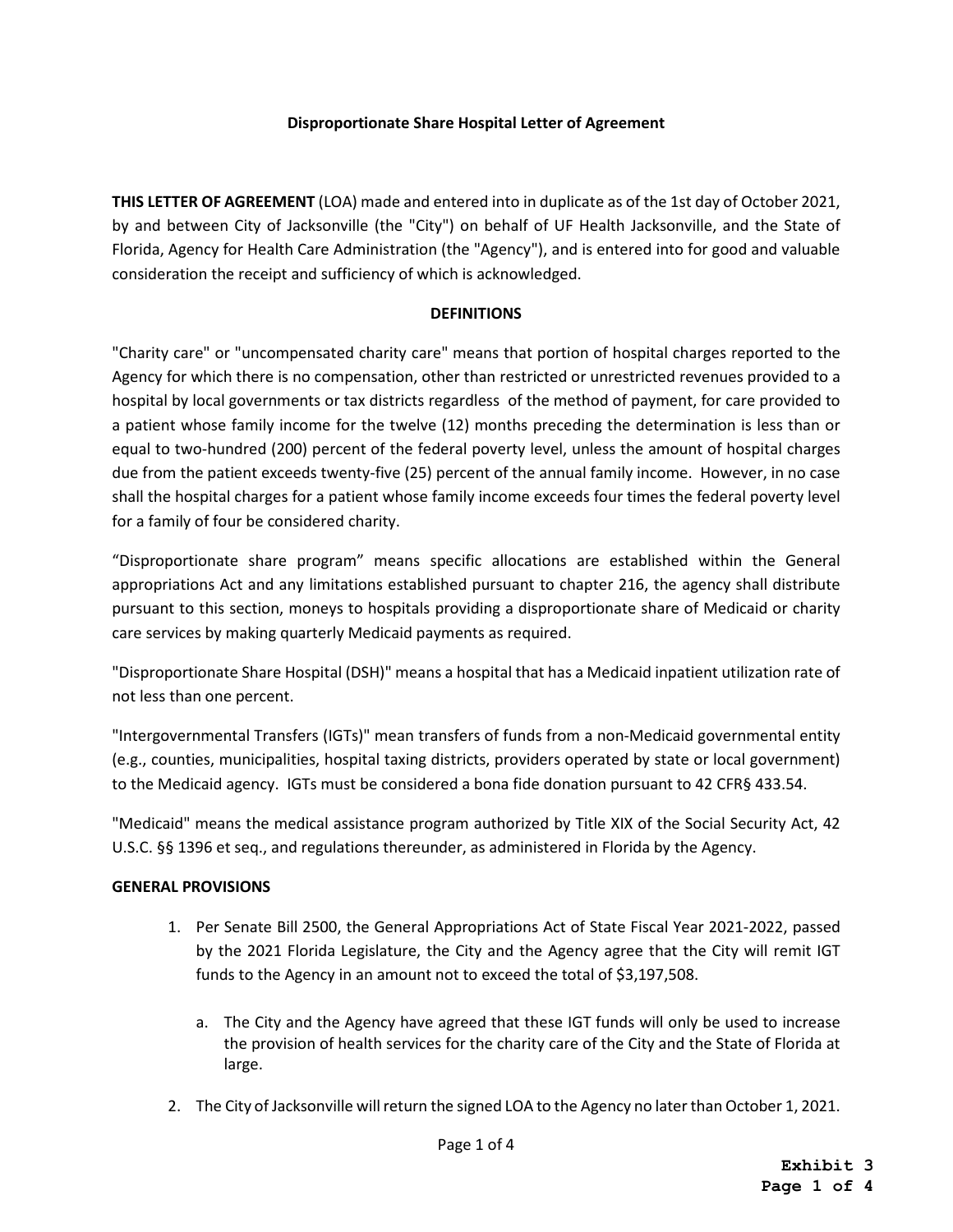- 3. The City will pay IGT funds to the Agency in an amount not to exceed the total of \$3,197,508. The City will transfer payments to the Agency in the following manner:
	- a. Per Florida Statute 409.908, annual payments for the month July 2021 through June 2022 are due to the Agency no later than October 31, 2021 unless an alternative plan is specifically approved by the Agency.
	- b. The Agency will bill the City of Jacksonville when payment is due.
- 4. The City of Jacksonville and the Agency agree that the Agency will maintain necessary records and supporting documentation applicable to health services covered by this LOA.
	- a. Audits and Records
		- i. The City of Jacksonville agrees to maintain books, records, and documents (including electronic storage media) pertinent to performance under this LOA in accordance with generally accepted accounting procedures and practices, which sufficiently and properly reflect all revenues and expenditures of funds provided.
		- ii. The City of Jacksonville agrees to assure that these records shall be subject at all reasonable times to inspection, review, or audit by state personnel and other personnel duly authorized by the Agency, as well as by federal personnel.
		- iii. The City of Jacksonville agrees to comply with public record laws as outlined in section 119.0701, Florida Statutes.
	- b. Retention of Records
		- i. The City of Jacksonville agrees to retain all financial records, supporting documents, statistical records, and any other documents (including electronic storage media) pertinent to performance under this LOA for a period of six (6) years after termination of this LOA, or if an audit has been initiated and audit findings have not been resolved at the end of six (6) years, the records shall be retained until resolution of the audit findings.
		- ii. Persons duly authorized by the Agency and federal auditors shall have full access to and the right to examine any of said records and documents.
		- iii. The rights of access in this section must not be limited to the required retention period but shall last as long as the records are retained.
	- c. Monitoring
		- i. The City of Jacksonville agrees to permit persons duly authorized by the Agency to inspect any records, papers, and documents of the City which are relevant to this LOA.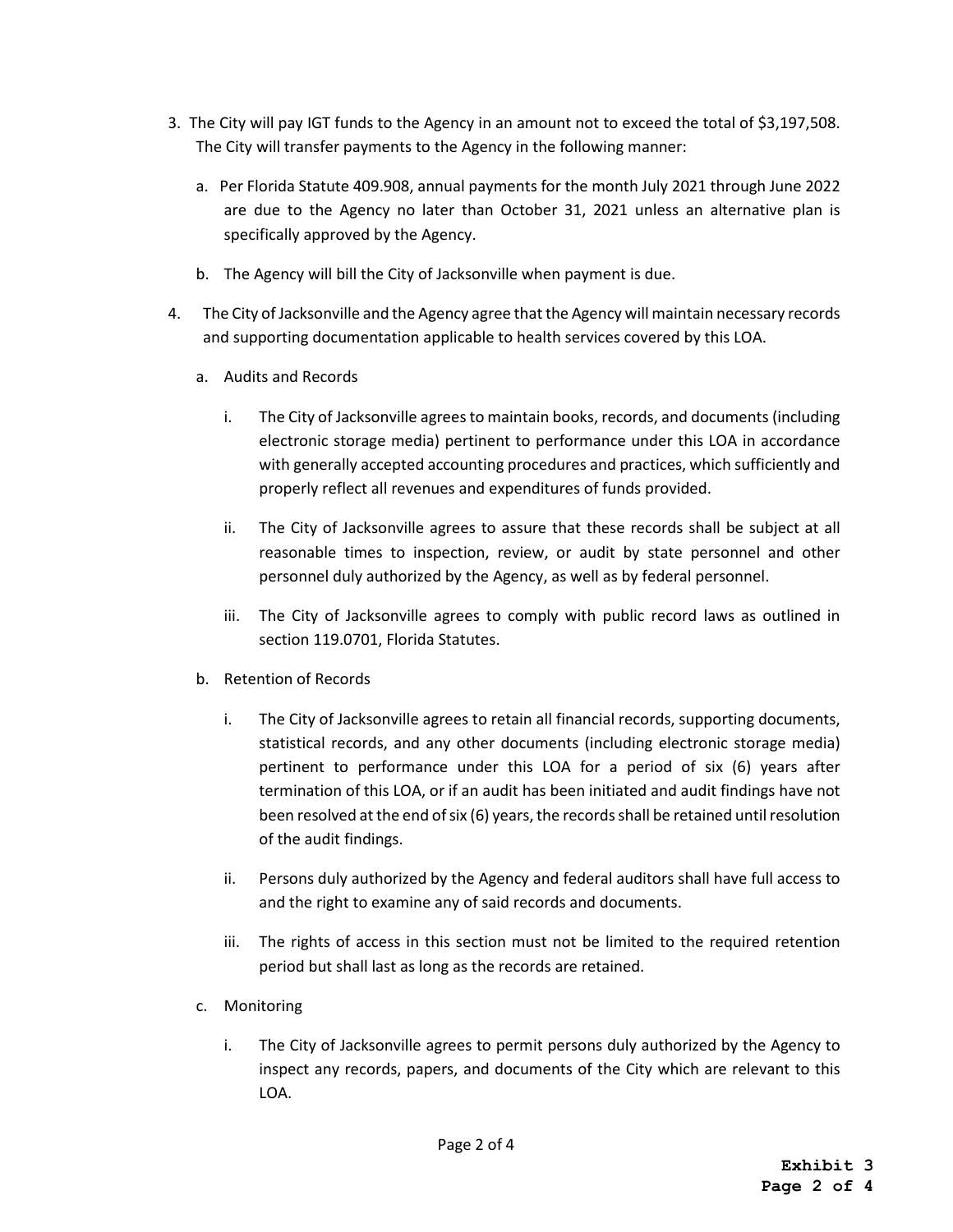- d. Assignment and Subcontracts
	- i. The City of Jacksonville agrees to neither assign the responsibility of this LOA to another party nor subcontract for any of the work contemplated under this LOA without prior written approval of the Agency. No such approval by the Agency of any assignment or subcontract shall be deemed in any event or in any manner to provide for the incurrence of any obligation of the Agency in addition to the total dollar amount agreed upon in this LOA. All such assignments or subcontracts shall be subject to the conditions of this LOA and to any conditions of approval that the Agency shall deem necessary.
- 5. This LOA may only be amended upon written agreement signed by both parties. The City of Jacksonville and the Agency agree that any modifications to this LOA shall be in the same form, namely the exchange of signed copies of a revised LOA.
- 6. The City of Jacksonville confirms that there are no pre-arranged agreements (contractual or otherwise) between the respective counties, taxing districts, and/or the providers to re-direct any portion of these aforementioned charity care supplemental payments in order to satisfy non-Medicaid, non-uninsured, and non-underinsured activities.
- 7. The City of Jacksonville agrees the following provision shall be included in any agreements between the City and local providers where IGT funding is provided pursuant to this LOA. "Funding provided in this agreement shall be prioritized so that designated IGT funding shall first be used to fund the Medicaid program and used secondarily for other purposes."
- 8. This LOA covers the period of July 1, 2021 through June 30, 2022 and shall be terminated June 30, 2022.
- 9. This LOA may be executed in multiple counterparts, each of which shall constitute an original, and each of which shall be fully binding on any party signing at least one counterpart.

| LIP/DSH Local Intergovernmental Transfers (IGTs) |                             |
|--------------------------------------------------|-----------------------------|
| Program/Amount                                   | State Fiscal Year 2021-2022 |
| DSH Program                                      | \$3,197,508                 |
| <b>Total Funding</b>                             | \$3,197,508                 |
|                                                  |                             |